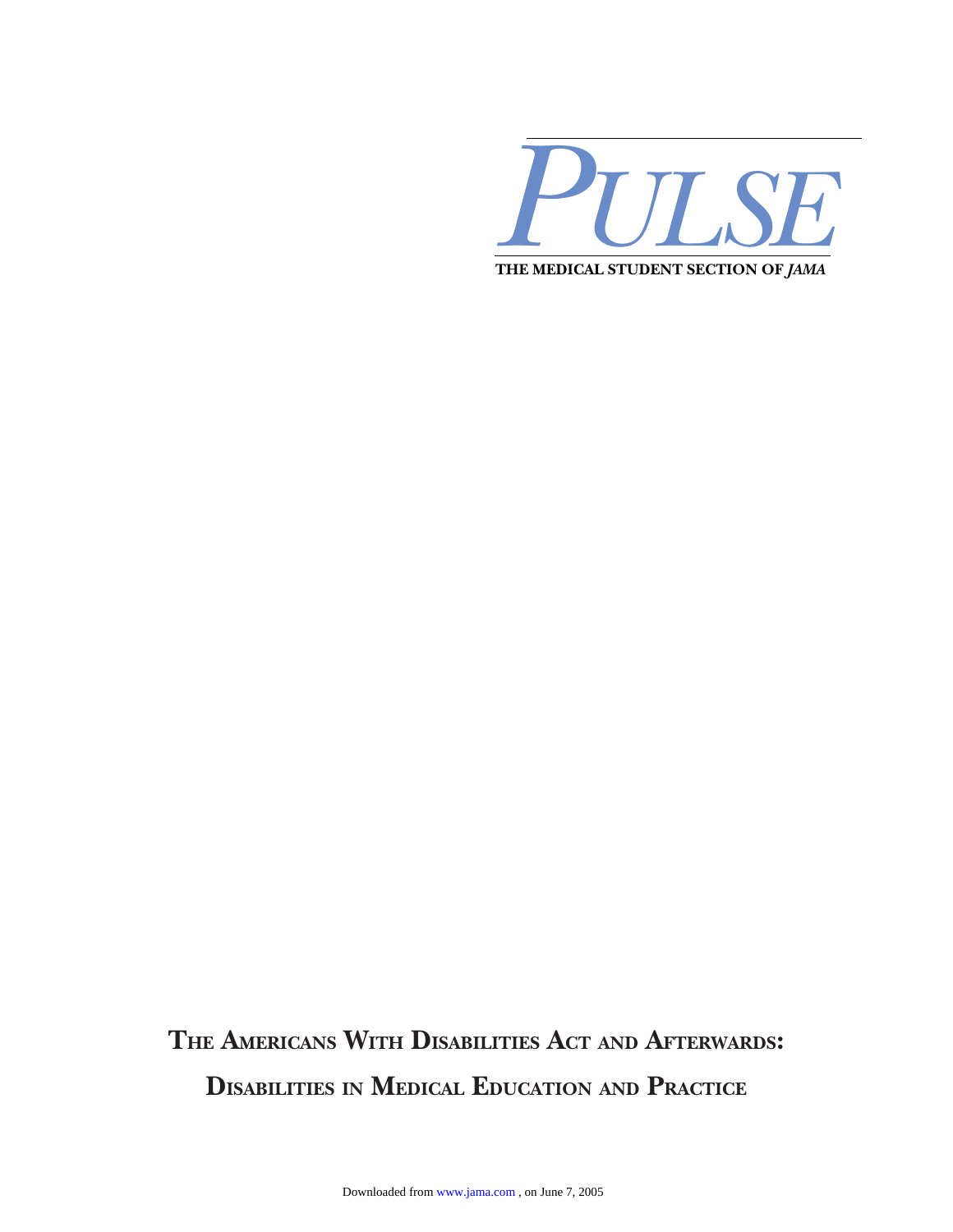

#### **Editors in Chief**

Jonathan H. Lin, MA Columbia University College of Physicians and Surgeons Ivan Oransky New York University School of Medicine

#### **Senior Editor**

Li-Yu Huang, MHS Texas A&M University Health Science Center College of Medicine

#### **Associate Editors**

Bryan K. Chan Stanford University School of Medicine

Scott Gottlieb Mount Sinai School of Medicine of the City University of New York

Jason A. Konner Stanford University School of Medicine

Heather R. Schroeder-Mullen Case Western Reserve University School of Medicine

Ronald J. Willy Brown University School of Medicine

Sue Sun Yom, MA University of Pennsylvania School of Medicine

#### **JAMA Staff**

Charlene Breedlove Managing Editor Juliana M. Walker Assistant Editor

#### **AMA-MSS Governing Council**

Michael W. Bigelow, PhD, Chairperson Cesar Aristeiguieta, Vice Chairperson Francine Wiest, Delegate Natalie Groce, Alternate Delegate Kristin Cooper, At-Large Officer Steven Stack, Speaker Jeffrey Towson, Vice Speaker Christopher R. Cogle, MD, Past Chairperson

Pulse is prepared by the Pulse editors and JAMA staff and is published monthly from September through May. It provides a forum for the ideas, opinions, and news that affect medical students and showcases student writing, research, and artwork. The articles and viewpoints in Pulse are not necessarily the policy of the AMA or JAMA. All submissions must be the original unpublished work of the author. Work submitted to Pulse is subject to review and editing.

**Address submissions and inquiries to Pulse Coeditor in Chief Ivan Oransky, 545 First Ave, Apt 1R, New York, NY 10016; phone (212) 696-5553; e-mail: iqo7789@is.nyu.edu**

# **Disabilities: Looking Back and Looking Ahead**

Sue Sun Yom, MA, University of Pennsylvania School of Medicine

**N**either numbers nor definitions come easily when considering disabilities. Although 35 to 49 million Americans are formally classified as disabled.<sup>1</sup> many more disabilities may be unreported or undiagnosed. Disabilities differ in kind and degree of functional impairment and in the role they play in shaping a person's identity.

In this issue we explore how the Americans With Disabilities Act (ADA) has affected medical education and medical practice, since the ADA's major provisions were implemented 5 years ago.2 Additionally, we were curious to learn about the experiences of individuals living with a disability. In our authors' candid accounts we saw their focus on adaptation and success rather than failure, and their development of insights and compensations that may bring a special compassion to the profession.

The medical profession has historically played an important part in the formation of attitudes toward people with disabilities.<sup>3</sup> Physicians who themselves have disabilities have recently been at the forefront of legislative and organizational activism, especially since the Association of Academic Physiatrists began in the 1990s to advocate for improved matriculation rates of disabled students and retention of disabled physicians in medical practice.<sup>4</sup>

Nonetheless, misunderstanding and outright hostility continue to confront people with disabilities. As numerous court cases against health professions schools and other institutions of higher learning have attested in the past few years, these issues will probably not be settled quickly, definitively, or free of legal contention.<sup>5</sup>

To begin, we consider the basic nature of functional limitation and functional competence. Can competence be evaluated by the presence of specific abilities rather than the absence

of all disabilities? Michael Reichgott proposes that new assessment models may offer greater equality of opportunity without compromising educational quality.

Such a proposal involves high stakes. Systems of evaluation delimiting the boundaries of medical education and practice have serious ramifications for those who find adaptation to traditional standards or systems of placement difficult or impossible. Mehri Brown and Kevin Takakuwa vividly describe the spectrum of disabilities from severe impairment to subtle differences in brain function. Cesar Aristeiguieta makes the point that the ADA may both heighten awareness of the prevalence of disabilities and encourage efforts in acceptance and retention of disabled medical students and professionals.

Finally, we examine the effects the ADA might have on those without disabilities. Alicia Conill, a medical educator, and Rochelle Haas, a medical student, describe connections between people with disabilities and people who do not think of themselves as disabled. In the wake of the ADA, medical education is irrevocably changing. We leave our readers to consider their part in its reshaping. What is fair? What is not? How do we find our way from one to the other?

#### **References**

- 1. Centers for Disease Control. Prevalence of disabilities and associated health conditions—United States, 1991-1992. *Morb Mortal Wkly Rep*. 1994; 43:730-731, 737-739.
- 2. Americans With Disabilities Act. Public Law 101- 336. 42 USC §12101 et seq.
- 3. Davis AB. *Triumph Over Disability: The Development of Rehabilitation Medicine in the USA.* Washington, DC: Smithsonian Institution, National Museum of History and Technology; 1973:5.
- 4. Association of Academic Physiatrists. *Recommended Guidelines for Admission to Medical School of Candidates with Disabilities.* Indianapolis, Ind: Association of Academic Physiatrists; 1995.
- 5. Association of American Medical Colleges. *The Disabled Student in Medical School: An Overview of Legal Requirements.* Washington, DC: Association of American Medical Colleges; 1993.

Cover: Untitled watercolor by Patricia Wong, Stanford University School of Medicine.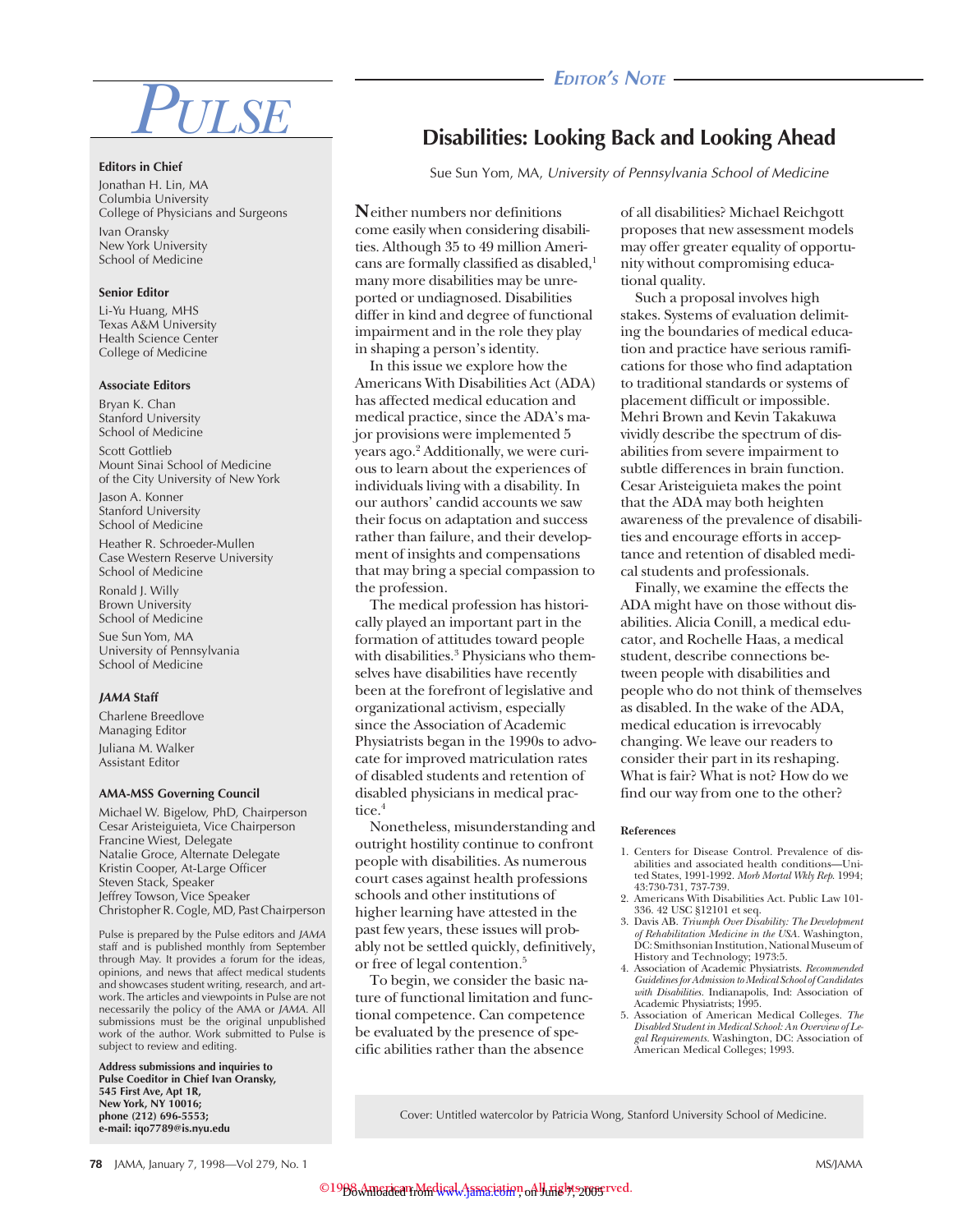# **The Disabled Student as Undifferentiated Graduate: A Medical School Challenge**

Michael J. Reichgott, MD, PhD, Albert Einstein College of Medicine

**M**ore than 20 years have passed since implementation of the Rehabilitation Act of  $1973$ ,<sup>1</sup> and it has been almost a decade since those protections were expanded by the Americans With Disabilities Act (ADA) of 1990.<sup>2</sup> These statutes prohibit discrimination against a disabled but "otherwise qualified" person seeking admission to an institution of higher learning. Yet, physically disabled individuals continue to be denied admission to medical schools.

Students with disabilities account for 0.2% of medical school graduates.3,4 Considering that 8.8% of college freshmen have some disability, these reports suggest that a very low percentage of the physically disabled enter medical school.<sup>5</sup>

This resistance arises from the premise that the ideal graduate should be prepared "to enter without handicap any one of the fields of medical practice."6 Thus, every student is expected to acquire the knowledge and skills needed to enter any residency.<sup>7,8</sup> Prospective students unable to become "undifferentiated graduates" may be excluded from medical school admission.

Under the ADA, reconsideration of the "undifferentiated graduate" concept has posed a serious challenge. ADA regulations obligate a faculty to review the school's curriculum, develop standards for admission, and apply those standards uniformly to all applicants. Simply stated, the ADA requires the following.9,10

• Schools must judge applicants on their expected ability to complete the educational program, without regard to disability.

• An applicant must be able to perform the "essential functions" of the curriculum.

• A school must provide "reasonable accommodation, " so an "otherwise qualified " but disabled person is not prevented from completing the curriculum.

• Reasonable accommodation does not require "fundamental alteration" of a program, or actions that impose "undue burden."

• A school may not solicit information concerning disability.

• A student requesting accommodation must present documentation including exact diagnosis; nature of impairment; specific recommendations for accommodations.

In 1979, a special advisory panel of the Association of American Medical Colleges (AAMC) responded to the 1973 Rehabilitation Act.<sup>8</sup>

The AAMC wrote that acceptable candidates required skills including observation, communication, motor function, conceptual, integrative and quantitative thinking, and appropriate behavioral and social attributes. The panel also concluded that a medical student should perform independently. Technologic compensation for handicaps was acceptable but assistants were not, since an intermediary might interpose "someone else's power of selection and observation" on a student's judgment.

These standards have inhibited acceptance of disabled students.<sup>11</sup> A blind student, for example, required assistance to perform an "essential function, " the acquisition of visual information. Use of an intermediary was considered a "fundamental alteration" of the program.

The ADA provides an opportunity to rethink certain applications of these standards. For instance, decreased upper extremity motor function may require the use of assistants. Under earlier AAMC standards, such a student would not be acceptable. But under the ADA, the curriculum's "essential functions" may be more specifically defined: Is direct palpation by the physician necessary to conceptualize disease? Does use of an intermediary impair clinical judgment?

Indeed, in modern medical practice, support staff frequently collect data for the physician's interpretation, making the ability to work with intermediaries an asset.

Medical schools must determine how any qualified applicant, regardless of physical ability, can be effectively accommodated and counseled in achieving the most appropriate medical career. In this era of technologic diagnostics and professional assistants, the "essential functions" of medical education might be restated as acquiring fundamental knowledge; developing communication skills; interpreting data; integrating knowledge to establish clinical judgment; and developing appropriate professional attitudes and behaviors.

If carefully selected and supported, a significantly disabled student can succeed in a rigorous medical school program. An intermediary need not intrude on analysis and decision-making, and independent motor performance may no longer be an essential requirement.

Any student achieving these restated essentials could be an "undifferentiated graduate." If we succeed in effecting this conceptual change, all graduates will be prepared for residency and practice "without handicap."

#### **References**

- 1. 29 USC §794.<br>2. 42 USC §1210
- 2. 42 USC §12101 et seq.
- 3. Moore-West M, Heath D. The physically handicapped student in medical
- school: a preliminary study. *J Med Educ*. 1982;57:918-921. 4. Wu SSH, Tsang P, Wainapel SF. Physical disability among American medical students. *Am J Phys Med Rehab*. 1996;75:183-187. 5. Henderson C.*College Freshmen With Disabilities: A Statistical Profile*. Washington,
- DC: American Council on Education, Health Resource Center; 1992. 6. Committee on Undergraduate Medical Education. Report to the American
- Surgical Association. *Trans Am Surg Assoc*. 1950;68:523-554. 7. Association of American Medical Colleges. *Report of the Special Advisory Panel*
- *on Technical Standards for Medical School Admission*. Washington, DC: Association of American Medical Colleges; 1979.
- 8. Association of American Medical Colleges. *Functions and Structure of a Medical School: Standards for Accreditation of Medical Education Programs Leading to the MD Degree*. Washington, DC: Association of American Medical Colleges, Liaison Committee on Medical Education; 1997.
- 9. Association of American Medical Colleges. *The Americans With Disabilities Act (ADA) and the Disabled Student in Medical School: Guidelines for Medical Schools*. Washington, DC: Association of American Medical Colleges; 1993.
- 10. Association of American Medical Colleges. *The Disabled Student in Medical School: An Overview of Legal Requirements*. Washington, DC: Association of American Medical Colleges; 1993.
- 11. *Ohio Civil Rights Commission v Case Western Reserve,* 66721 WL 716543 (1994).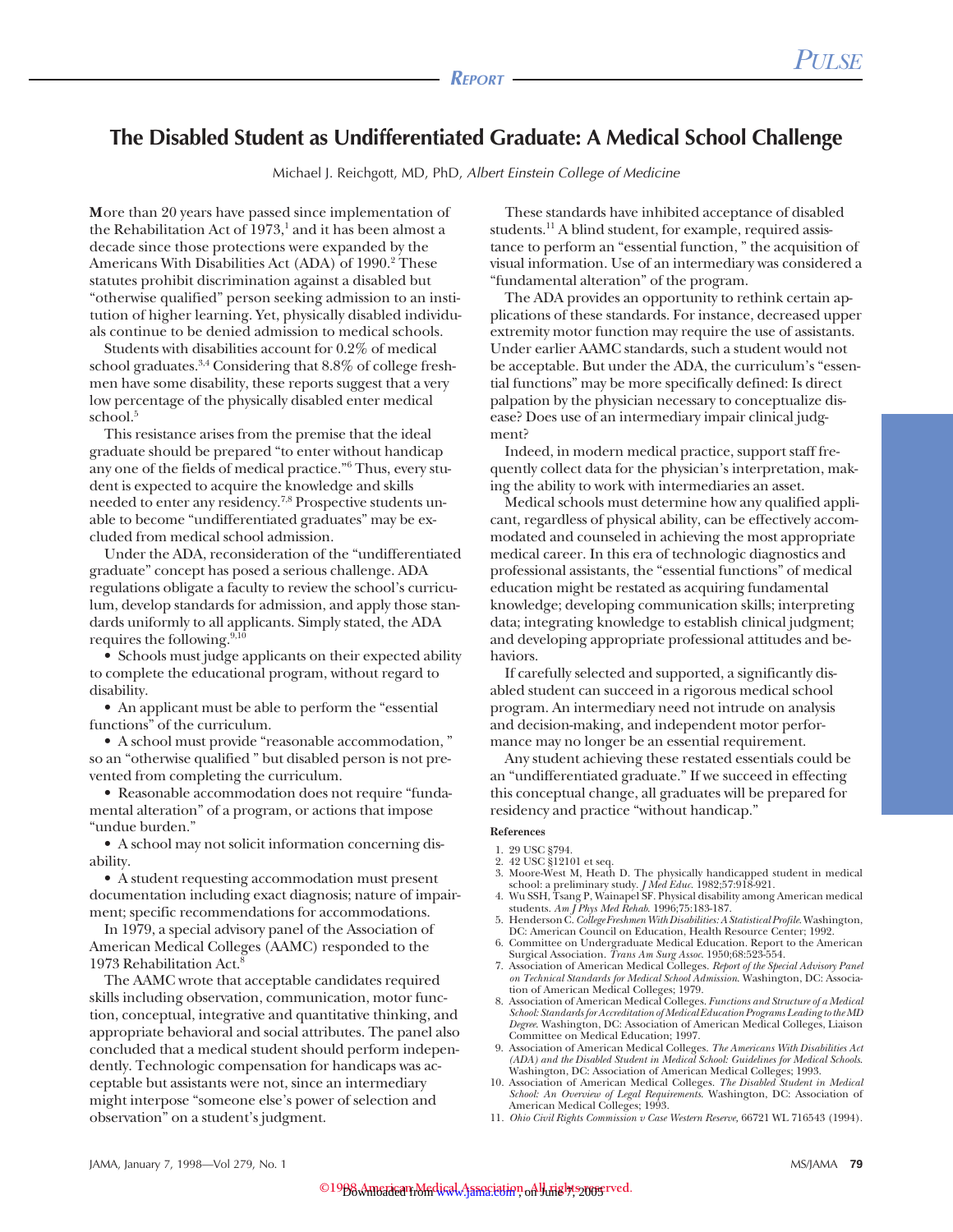# **Substance Abuse, Mental Illness, and Medical Students: The Role of the Americans With Disabilities Act**

Cesar A. Aristeiguieta, University of Southern California School of Medicine

**I**n 1973 the American Medical Association's Council on Mental Health defined impairment as "the inability to practice medicine with reasonable skill and safety to patients by reasons of physical or mental illness, including alcoholism or drug dependence."1 Today, medical student and physician impairment is still a major cause of concern, with alcohol and drug addictions representing 80% to 94% of all cases investigated by state physician impairment programs.2 Because the classification of addiction as a disease is still not widely accepted, impaired students and physicians tend to be seen as weak in character, rather than ill. The Americans With Disabilities Act (ADA) of 1990 offers an opportunity to assist and protect students with disabilities due to substance abuse or mental illness.

The prevalence of mental illness among medical students, including substance abuse, may differ from the general population in a few notable respects.<sup>3</sup> For example, American medical students use alcohol, benzodiazepines, and prescription opiates at a higher rate than similar agematched cohorts.4 As for other forms of mental illness, an 8-year study at the University of Louisville revealed that approximately 20% of their medical students sought psychiatric consultation and treatment, for reasons such as adjustment, mood, anxiety, compulsive and dependent personality disorders, and marital problems.<sup>5</sup> It remains unclear whether medical students are more likely to develop mental health problems. Entrance requirements for medical school may select students with obsessive and narcissistic traits or an irrational fear of failure.<sup>6</sup> Subsequent crisis and increased stress may elicit maladaptive behaviors, possibly leading to depression.

The ADA, first implemented in 1992, guarantees that individuals with disabilities receive equal opportunities in employment, public accommodations, state and local government services, transportation, and telecommunications. However, considerable debate exists over the degree of protection that the ADA may provide to impaired medical students.

For a student to be considered disabled under the ADA, he or she must have a physical or mental impairment that substantially limits 1 or more major life activities. A mental impairment is defined as any recognized mental or psychological disorder, including specific learning disabilities. Included as disabilities are recovery from alcoholism and addiction, as well as active alcoholism that does not adversely affect performance. Excluded are minor or temporary impairments; sex addictions; compulsive gambling; kleptomania; pyromania; and current, illegal use of prescription or illicit drugs.<sup>7</sup>

To qualify for ADA protection, the student must demonstrate that he or she has met all requirements for admission, can fulfill the fundamental requirements of medical education, with or without reasonable accommodations, and poses no direct risk of substantial harm to the health and safety of others.7 The student is responsible for obtaining a medical evaluation to determine if an impairment exists. The ADA then requires that schools make reasonable accommodations to help otherwise qualified disabled students overcome unnecessary barriers that may prevent or restrict educational opportunities. The ADA does not require lower performance standards, disruptive or costprohibitive accommodations, or a stress-free environment.8

For students already enrolled, medical schools may initiate a medical inquiry only after evidence of academic difficulty, actions not specifically covered by the ADA, or new evidence of a direct risk to the health and safety of others.<sup>9</sup> Medical schools may dismiss disabled students who pose a distinct risk of substantial harm to the health and safety of others. They may also dismiss otherwise qualified disabled students when reasonable accommodations have been provided and the student cannot satisfy the fundamental academic requirements, or when no reasonable accommodation is possible.

Evidence shows that treated physicians are no more of a risk to the public than other physicians.10 A renewed effort is needed to encourage the acceptance of those disabled by substance abuse and mental illness and to focus on prevention, early detection, and treatment. Although seemingly cumbersome, implementation of the ADA should encourage the greater acceptance and assistance of medical students with disabilities.

#### **References**

- 1. Council on Mental Health. The sick physician: impairment by psychiatric disorders including alcoholism and drug dependence. *JAMA*. 1973;223:684- 687.
- 2. Centrella M. Physician addiction and impairment—current thinking: a review. *J Addict Dis*. 1994;13:91-105.
- 3. Nadelson CC, Notman MT, Preven DW. Medical student stress, adaptation, and mental health. In: Scheiber SC, Doyle BB, eds.*The Impaired Physician*. New York, NY: Plenum Book Co; 1983:75-93.
- 4. Baldwin DC, Hughes PH, Conrad SE, Storr CL, Sheehan DV. Substance use among senior medical students: a survey of 23 medical schools. *JAMA*. 1991; 265:2074-2078.
- 5. Gordon LE. Mental health of medical students: the culture of objectivity in medicine. *The Pharos*. Spring 1996:2-10.
- 6. Wold P, Karlin S. Psychiatric issues in physician impairment.*Rhode Island Med*. 1994;77:351-353.
- 7. Essex-Sorlie D. The Americans With Disabilities Act: I. History, summary and key components. *Acad Med*. 1994;69:519-524. 8. Marcus EH. The Americans With Disabilities Act: promise or problem? *Occup*
- *Med: State of the Art Reviews*. 1996;11:679-683. 9. Essex-Sorlie D. The Americans With Disabilities Act: II. Implications and sug-
- gestions for compliance for medical schools. *Acad Med*. 1994;69:525-535.
- 10. Femino J, Nirenberg TD. Treatment outcome studies on physician impairment: a review of the literature. *Rhode Island Med*. 1994;77:345-350.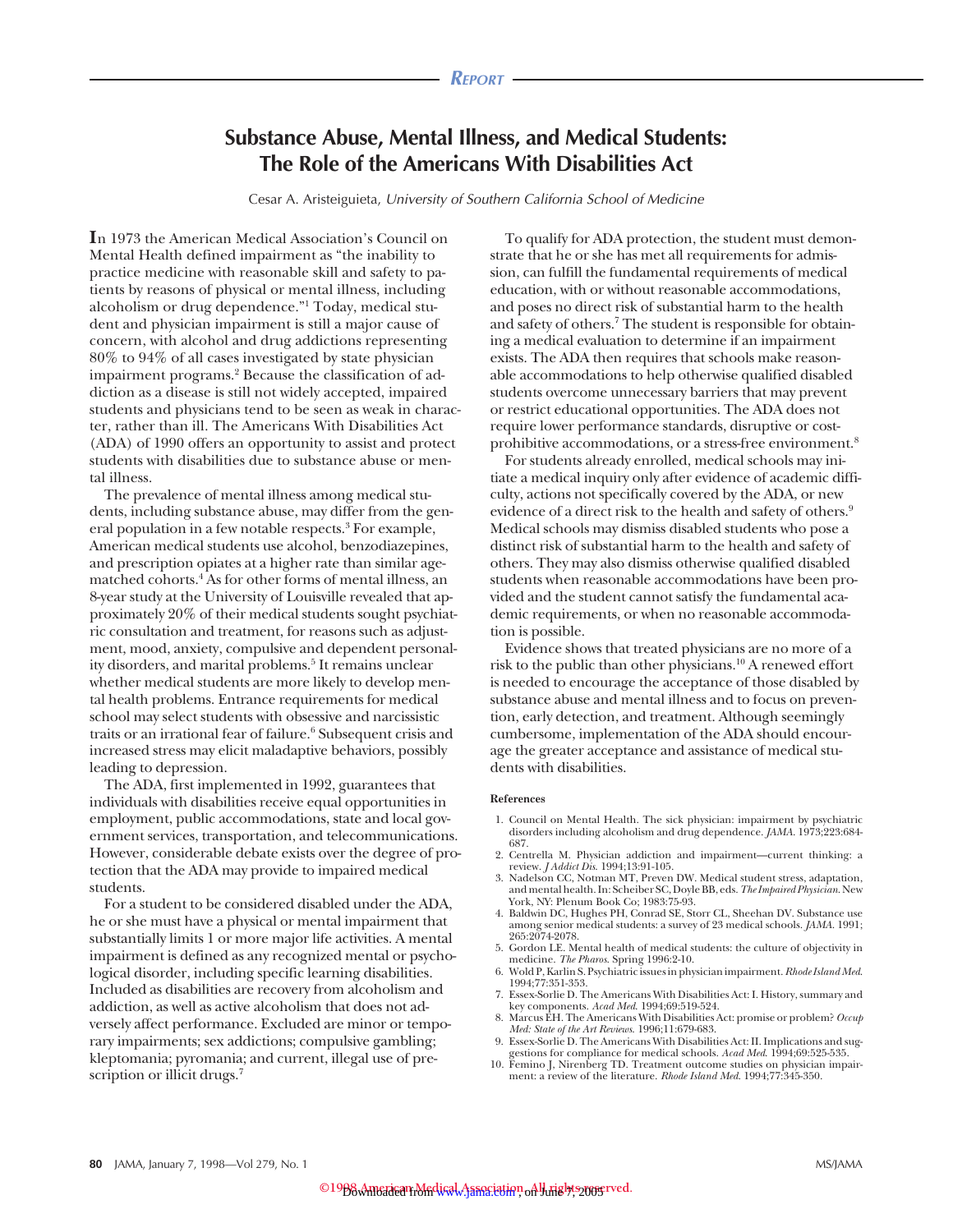# **Coping With a Learning Disability in Medical School**

Kevin M. Takakuwa, MA, University of California Davis School of Medicine

**T**he first time I ever thought about learning disabilities (LDs) was when a fellow student described her experiences in a postbaccalaureate psychology class. I had never before considered how learning styles could differ and what some people might do to compensate for those differences. Never did I imagine that just a few years later I myself would be diagnosed with an LD and be faced with academic difficulties in my own career.

The diagnosis of an LD is based on standardized test data, when the performance expected from a person based on age, education, and intelligence level differs substantially from the person's actual performance. My LD is called an auditory and visual information processing deficit, which means that my brain processes information in a manner different from other people. My LD affects my reading—I comfortably read below the first percentile in standardized reading tests—and it affects my ability to memorize information.

This description is not satisfactory to some people. It seems everyone has heard of dyslexia and can easily associate it with reversing letters, a simple concept demonstrating how reading is affected by an LD. In fact, the spectrum of LDs includes many other disabilities. In addition, LDs do not always fall into neatly comprehensible categories, although the false preciseness of the *Diagnostic and Statistical Manual of Mental Disorders* might convince one otherwise.1 That few have heard of my LD is likely due to the complexity of establishing clinical categories for the very subtle manifestations of a slightly different brain chemistry.

I was not diagnosed with an LD until the year before I started medical school, after an abysmal experience with the Medical College Admissions Test. My situation is not unusual. Many bright individuals with LDs learn to compensate for their weaknesses.2 Often it is not until they reach higher levels of education that their compensatory abilities are overwhelmed, thereby exposing a previously unrecognized LD.

The accommodations I receive for my LD are double time on my exams and a semiprivate testing room where I can read aloud. As for studying the large amounts of material required in medical school, I knew I had to consider how to maximize my learning, which involves conceptualizing, organizing, visualizing, and discussing material. Reading and attending lectures are inefficient because they provide only one modality of processing information, either visual or auditory. Therefore, I chose an option offered at my school to extend the first 2 preclinical years to 3.

Besides requiring that I take more time to learn, my LD seems to affect me mostly in testing situations—specifically in standardized and multiple-choice formats. I have spent much time trying to understand this phenomenon. Often I wonder whether I simply do not know the material as well as other students. However, in essay format tests, which accounted for the vast majority of my exams as an undergraduate and were occasionally offered in medical school, I perform without any difficulties. The unfortunate consequence of this testing bias is that I spent much of my second and third years practicing exam formats, leaving less time for class material.

As my past performance could have predicted, I obtained strong evaluations in my clinical rotations but poor scores on the required National Board shelf exams. In my second required clinical rotation, I did not pass a shelf exam and was placed on academic probation, despite obtaining honors in 5 of 8 categories of my clinical evaluation and an 85% mark on my oral examination. Obviously, it is distressing to feel competent and perform well clinically but be in academic jeopardy.

I often wonder how my experiences as a person with a LD differ from those of other medical students. I also occasionally wonder to what greater degree, if any, I am impacted since many of my struggles are shared by students without LDs. Since I have always functioned in this way, successfully for the most part, I cannot comprehend how it might be to learn in a modality other than my own. I have struggled with feelings of frustration in a way that seems common to many medical students, although in my case to a much greater degree.

Some might argue that because of my LD I am less fit to be a doctor and that my disability might cause me to miss some critical piece of information. I reply that I have successfully compensated for my learning differences and am affected in ways that have not been related to patient care. Indeed, in my patients' and preceptors' eyes, I am like any other student. My LD, like many LDs, is invisible, and few suspect that a medical student like myself could have an LD.

I believe that because I have struggled with these issues in medical school, I will ultimately relate better to the daily struggles of my patients. I hope for others like myself that the medical education system will devise better means for educating, evaluating, and assisting students with LDs.

#### **References**

2. Walters JA, Croen LG. An approach to meeting the needs of medical students with learning disabilities. *Teaching Learning Med.*; 1993;5:29-35.

<sup>1.</sup> American Psychiatric Association. *Diagnostic and Statistical Manual of Mental Disorders*. 4th ed. Washington, DC: American Psychiatric Association; 1994.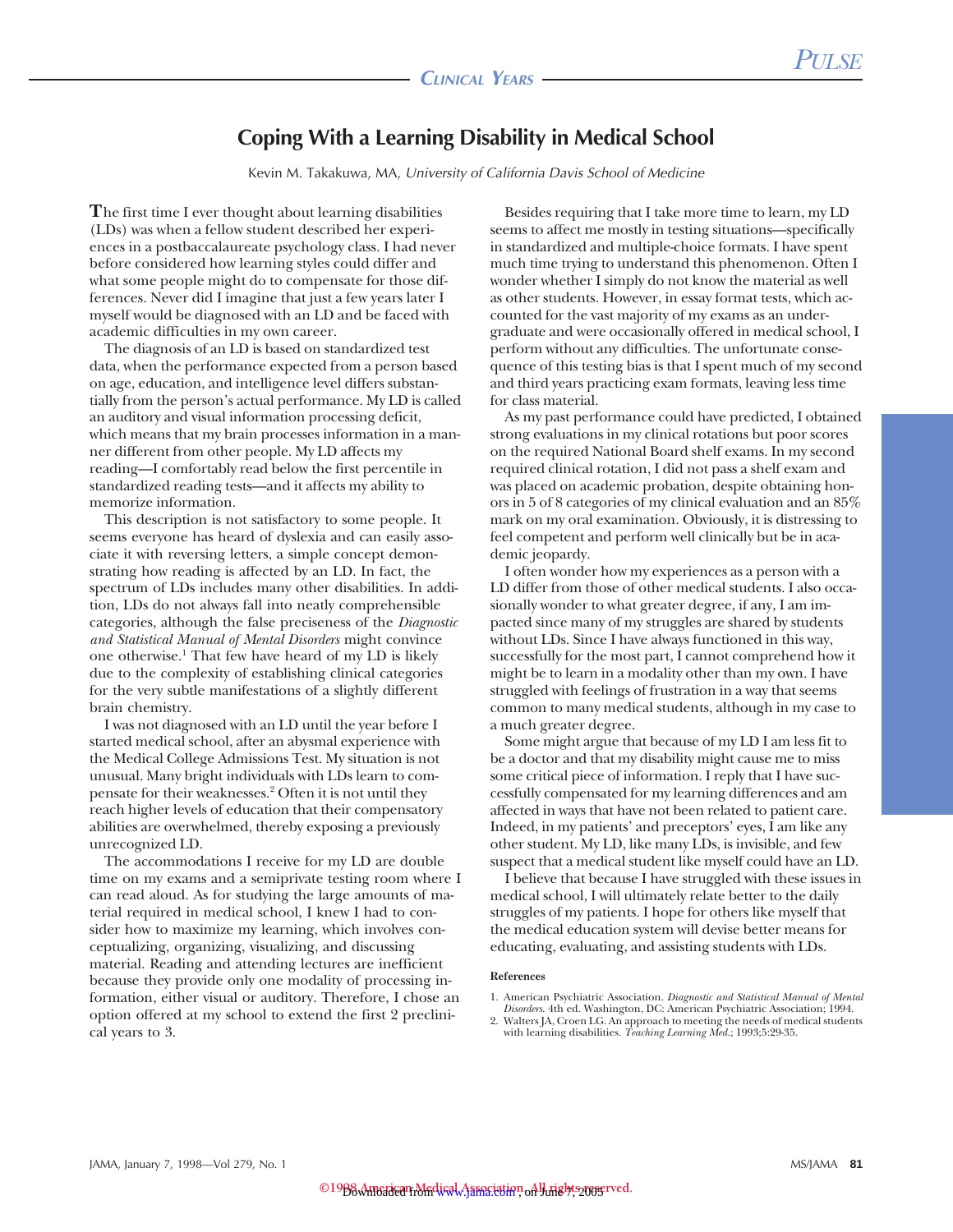# **A Medical Degree and Nowhere to Go**

Mehri Brown, MD, Brown University School of Medicine

**I** obtained my medical degree over a year ago. Because I have a disability, I twice failed to place in a pediatrics residency. I am now collecting unemployment checks. I have cerebral palsy.

Becoming a doctor is not a dream that a child with a disability usually has. Although I attended regular school, my parents never really thought I would go to college. Becoming a doctor never seemed like an option for me, who could barely cut up food or tie shoelaces. But I gradually began to think, why not? I liked science and I enjoyed working with people—aren't those the two most common and simple reasons for wanting to be a doctor?

In premedical classes, I heard professors object to my intent to pursue a medical career. My first-year medical school classmates initially had similar reservations. Even after the second month, students expressed concern because I could not perform a clean anatomical dissection.

Speaking to classmates at an informal lunch was one of the best things I did to alleviate the other students' anxiety. I presented myself as a person with a disability and explained what cerebral palsy was and how it affected me. I answered some very basic questions and explained that my reasons for being in medical school were those of any other student. I realized that medical students have the same misconceptions of disabled people that most people do: that a disability is the worst thing a young person can have; that

physical disability implies some mental or emotional instability; and that being a good doctor requires perfect abilities in all areas of functioning.

I completed medical school with a few scheduling adjustments and a determination to accept and adapt to the procedural limitations I have. As I had anticipated, I enjoyed my pediatrics rotation the most. Just as I had asked myself in applying to medical school, I once again asked myself, why not?

I have always contended that cerebral palsy is simply one attribute of my identity, just like being a single woman in her late 20s is another. Having cerebral palsy does not mean my goals and interests are any different.

However, I failed to match with pediatric programs twice. I believe the match, competitive as it is, presents particular problems for candidates who require special strategy development. In lieu of pediatrics, I completed a transitional year in internal medicine. I now have a Rhode Island medical license but feel unprepared to practice without further training.

So I am collecting unemployment checks while I apply to several other specialties.

For now, I miss seeing and influencing patients, and I miss thinking and practicing medicine. I am determined, however, to continue my medical career, and to continue educating others about my abilities as well as my disabilities.

## **Experiences With d/Deaf Culture**

Rochelle Haas, University of Medicine and Dentistry of New Jersey–Robert Wood Johnson Medical School

**N**o one in my family is deaf (unable to hear) or Deaf (part of Deaf culture). I did not know anyone who was d/Deaf until, as a college senior, I taught at a summer camp where I had learned some basic sign language several years earlier. I had always remembered the signs and wanted to communicate in this way. Unfortunately, American Sign Language (ASL) was not offered at my college, and by the time I entered medical school, I realized that I was going to have to seek out a means of learning ASL.

I spent the summer after my second year of medical school at Gallaudet University in Washington, DC. At the time, Gallaudet represented a quick opportunity to learn ASL. I had little idea what being at Gallaudet would come to mean to me.

Gallaudet University is the only liberal arts college for the d/Deaf in the world. In my 4 weeks there, I learned a new set of customs, rules, and etiquette. Most significantly, I learned that our health care system continues to be a source of difficulty for the d/Deaf community because of a lack of understanding of d/Deaf culture.

Previously, I had learned about many different "minority" cultures, but "deaf culture" was never mentioned. Many people are surprised to learn that ASL is the third most common language in the United States. But sign language is only one part of being Deaf. More important is an understanding of Deaf culture. For example, many deaf individuals do not consider an inability to hear pathological. Deaf people feel threatened when seen as patients to be "cured."

My only regret is that I waited so long to learn about Deaf culture. After my experience at Gallaudet, I designed an elective offered at my medical school to provide other students with information about Deaf culture, the basics of medical sign language, and exposure to the d/Deaf community.

My experience at Gallaudet was only a beginning. I did not and could not come to a complete understanding of the language or culture. However, I have an awareness that I did not have before, and I urge other medical students to make the effort to learn about d/Deaf culture so that we can begin to build a better relationship between it and our own.